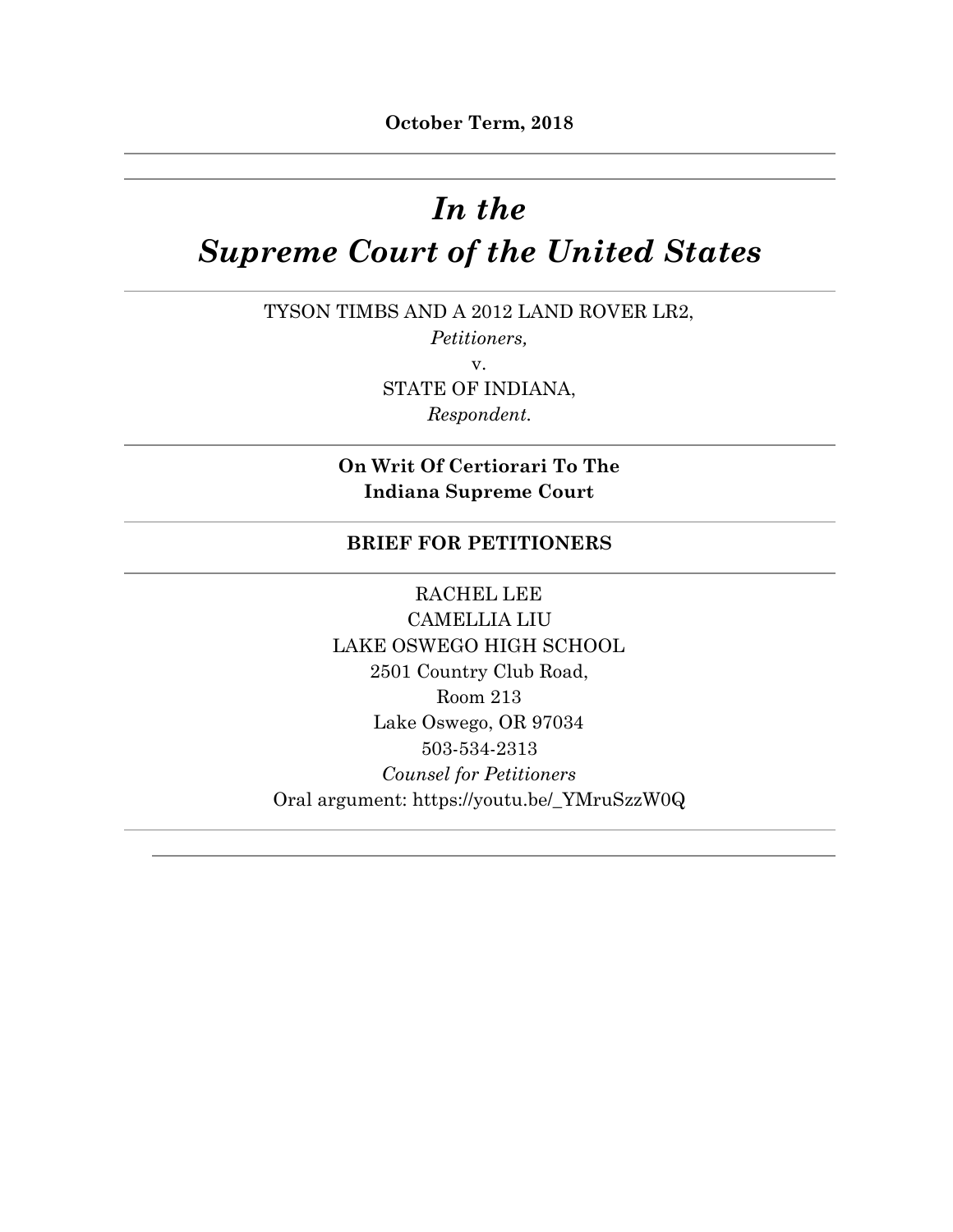#### **QUESTION PRESENTED**

This case centers around the application of the Excessive Fines Clause of the Eighth Amendment on civil asset forfeiture, and the Clause's incorporation through the Fourteenth Amendment. The protection against "excessive fines imposed" is yet to be incorporated against the states. Such a discrepancy has allowed certain courts in Montana, Mississippi, Michigan, and now Indiana to ignore the Clause despite the fact that two federal Circuit Appeals courts and at least fourteen state high courts have included it in through their state legislatures. These states' lack of acknowledgment has allowed for many States to seize the property of thousands of Americans, Tyson Timbs included, under civil asset forfeiture, a would-be violation of the Excessive Fines Clause of the Eighth Amendment. In this case, the state of Indiana confiscated his Land Rover, an asset worth \$42,058.30, over four times the maximum fine he could have been penalized.

Assuming that the Eighth Amendment's Excessive Fines Clause will be incorporated to the States, should it be through the Due Process Clause of the Fourteenth Amendment or the Privileges or Immunities Clause of the Fourteenth Amendment?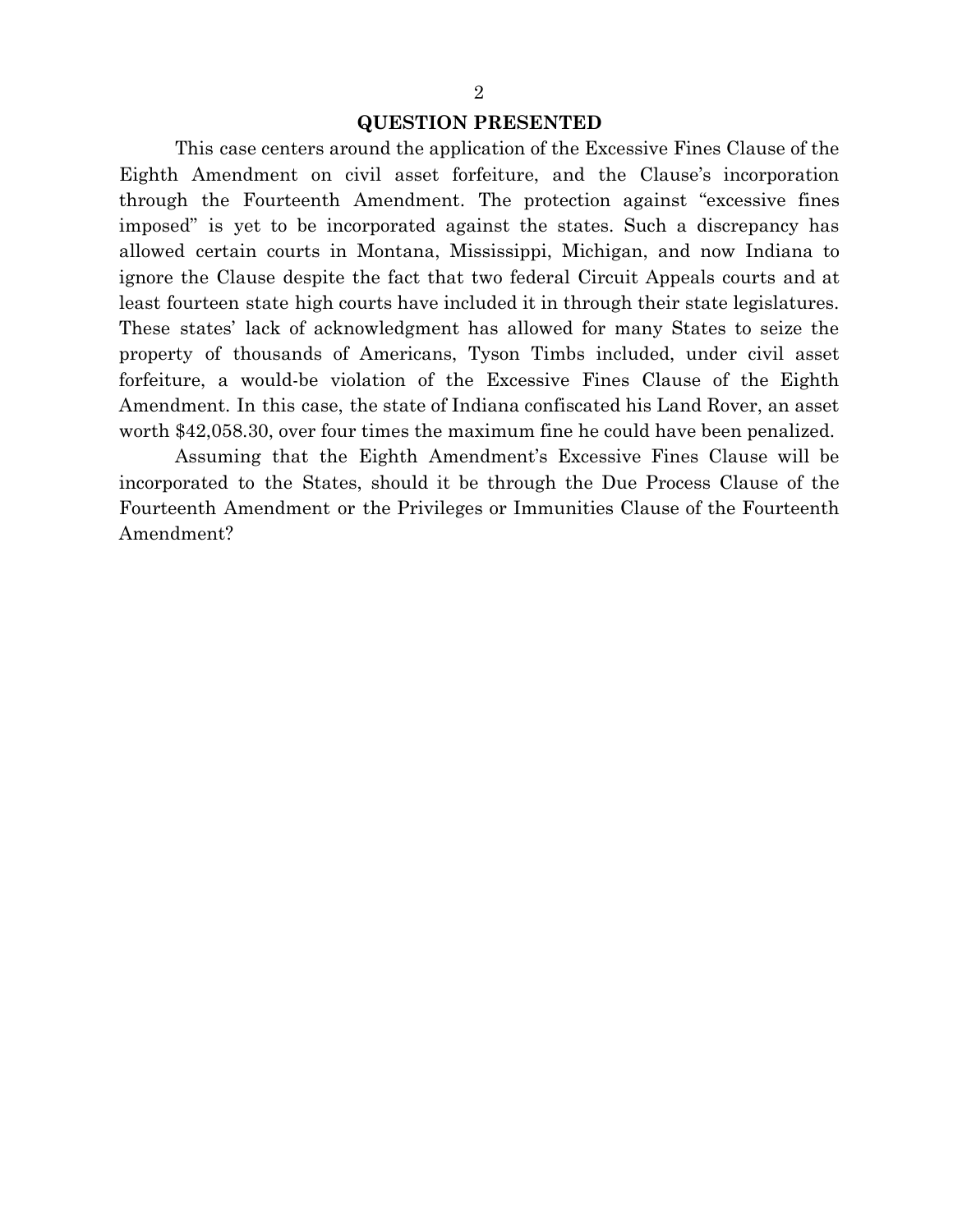# **PARTIES TO THE PROCEEDINGS**

Petitioners are Tyson Timbs and his 2012 Land Rover LR2. Respondent is the State of Indiana.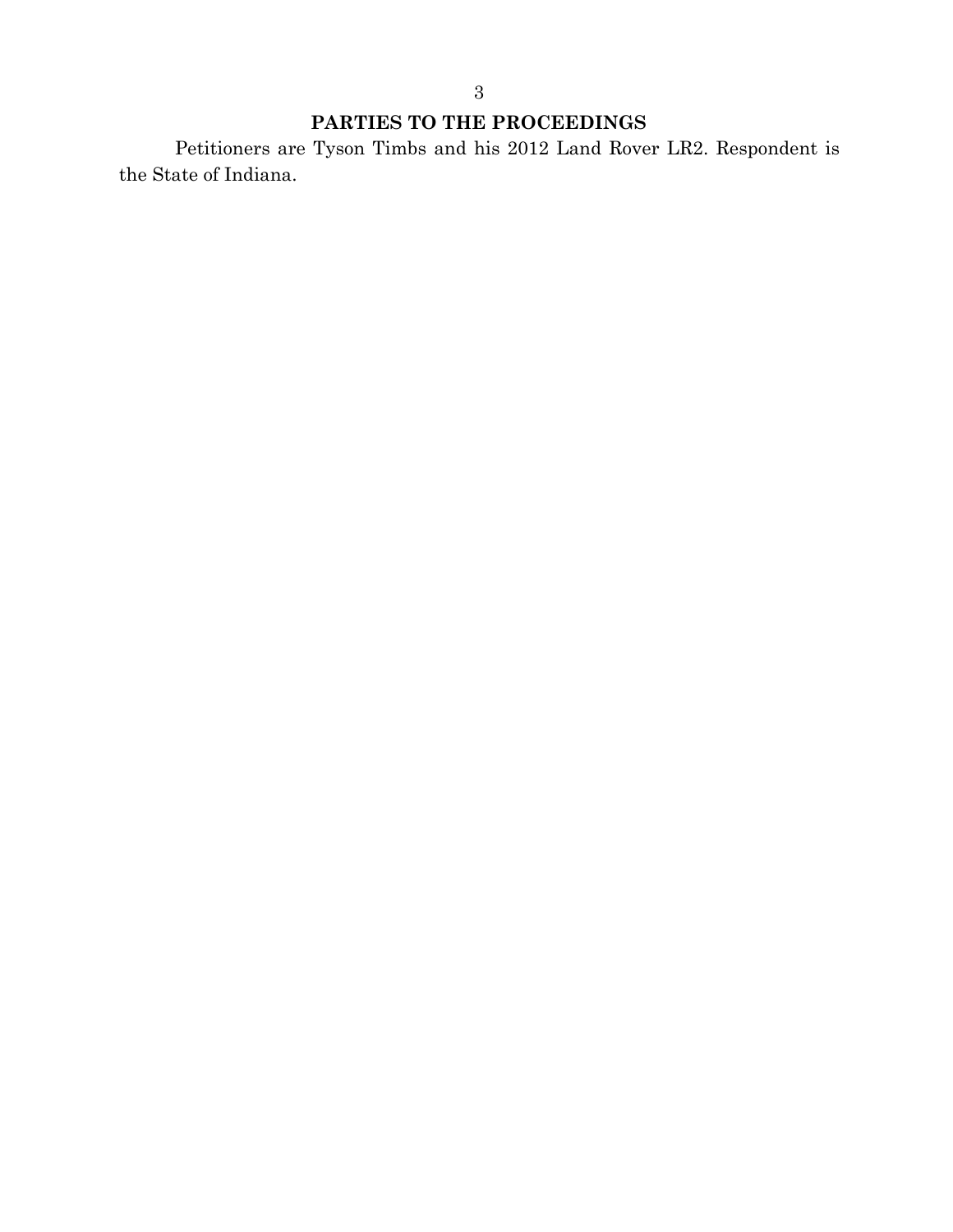# **TABLE OF CONTENTS**

| <b>ARGUMENT</b>                                                                                                                      | 7        |
|--------------------------------------------------------------------------------------------------------------------------------------|----------|
| I. The Privileges or Immunities Clause Was Written to Apply the Bill of Rights<br>Against the States.                                | 7        |
| A. The Evolving Definition of "Privileges" and "Immunities"<br>B. English Roots                                                      | 7<br>8   |
| II. The Privileges or Immunities Clause Includes and Protects Fundamental Rights<br>10                                               |          |
| III. The Privileges and Immunities Clause Is A Superior Alternative<br>Incorporation of the Excessive Fines Provision to the States. | to<br>10 |
| IV. The Right to Be Free from Excessive Fines Remains Crucial                                                                        | 11       |
| <b>CONCLUSION</b>                                                                                                                    | 15       |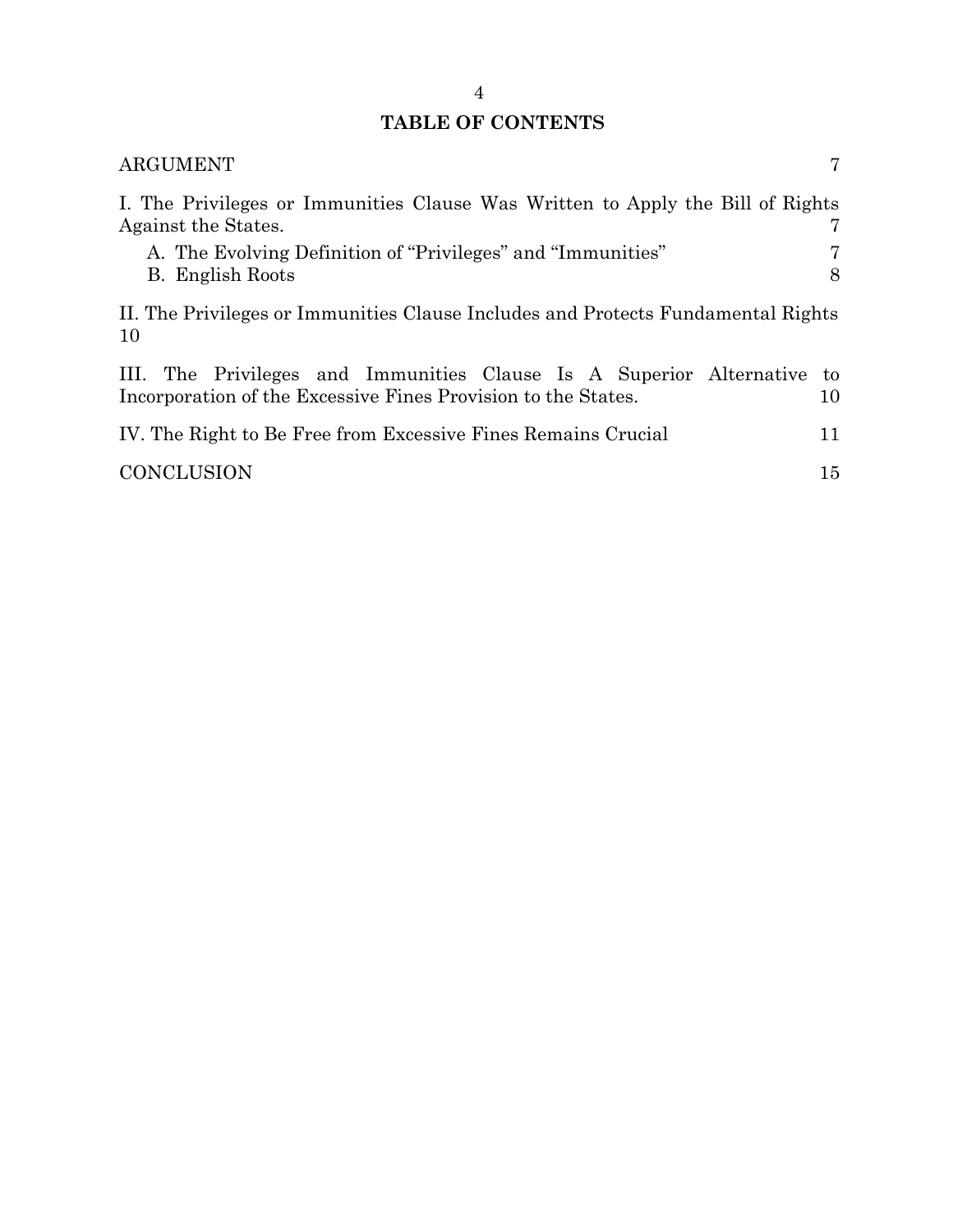#### **TABLE OF AUTHORITIES**

CASES

*Chicago Burlington & Quincy Railroad Co. v. City of Chicago*, 166. U.S. 226 (1897) *Magill v. Brown*, 16 F. Cas. 408, 428 (No. 8,952) (1833) *McDonald v. City of Chicago*, 561 U.S. 742 (2010) *Robinson v. California*, 370 U.S. 660 (1962) *Schilb v. Kuebel*, 404 U.S. 357 (1971) *Slaughterhouse Cases*, 83 U.S. 36 (1873)

#### CONSTITUTIONAL PROVISIONS

Ind. Const. of 1851, art. I, § 16 U.S. Const. amend. VIII (1791)

U.S. Const. amend. XIV (1868)

#### OTHER AUTHORITIES

24 - The Privileges or Immunities Clause of the 14th Amendment FCv1.0, Vimeo (2019), https://vimeo.com/user5719199/review/292201985/ff01ab217a#

Akhil Reed Amar, *The Bill of Rights: Creation and Reconstruction* 160, (1998)

Brief of Petitioner Tyson Timbs p. 37-40 (2018)

Brief of the Constitutional Accountability Center p. 12-16 (2018)

Center for Civic Education, What is the incorporation doctrine and what have been its consequences? YouTube (2018),

https://www.youtube.com/watch?v=lFECH82iiVU

Cong. Globe, 39th Cong., 1st Sess. (1866)

Cong. Globe, 42d Cong., 1st Sess. App. (1871)

cuo4, Incorporation Doctrine LII / Legal Information Institute (2018), https://www.law.cornell.edu/wex/incorporation\_doctrine (last visited Feb 15, 2019).

- David L. Hudson, Jr., *The Fourteenth Amendment and Incorporation*, ABA Insights on Law and Society (2017)
- Gerard N. Magliocca, *Why Did the Incorporation of the Bill of Rights Fail in the Late Nineteenth Century?*, 94 Minn. L. Rev. 102 (2009)
- H.R. REP. No. 22, 41st Cong., 3d Sess. (Jan. 30, 1871), reprinted in THE RECONSTRUCTION AMENDMENTS' DEBATES 466-67 (Alfred Avins ed., 1967)
- Kurt Lash, *The Origins of the Privileges or Immunities Clause, Part I: 'Privileges and Immunities' as an Antebellum Term of Art* (2010)
- N. Webster, *An American Dictionary of the English Language* 1039 (C. Goodrich & N. Porter rev. 1865)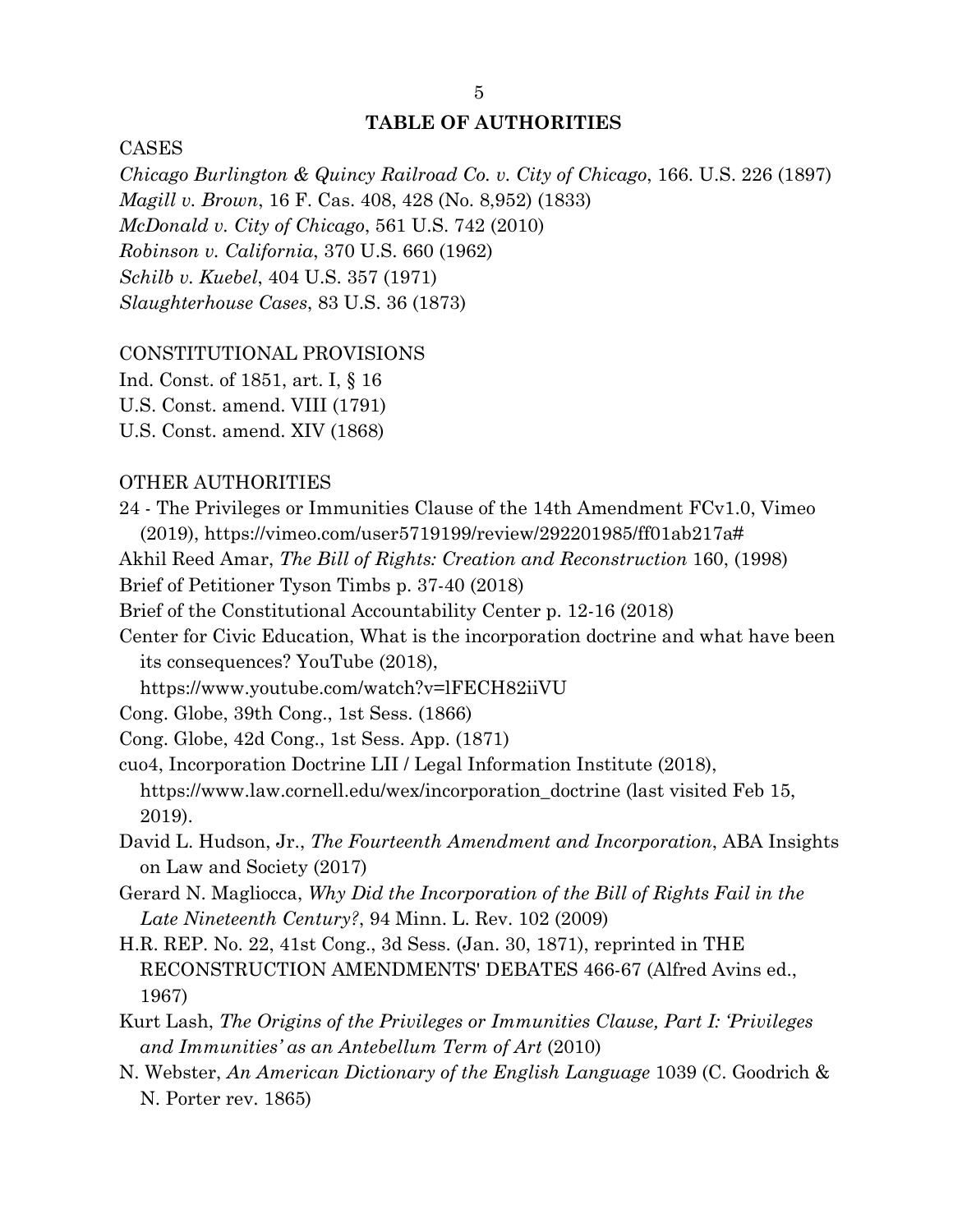6

Robert H. Bork, *The Tempting of America* (2009).

- Scott W. Howe, *The Implication of Incorporating The Eighth Amendment Prohibition on Excessive Bail* (2015)
- The Massachusetts Resolves (Oct. 29, 1765), reprinted in *Prologue to Revolution: Sources and Documents on the Stamp Act Crisis*, 1764–1766, p. 56 (E. Morgan ed. 1959)
- *Through A Glass Darkly: The Supreme Court, Reconstruction Amendments, and Civil Rights* | ACS, American Constitution Society (2018), https://www.acslaw.org/?post\_type=acsblog&p=8389

*Timbs v. Indiana*, SCOTUSblog (2018)

Treaty Between the United States of America and the French Republic, Art. III, 8 Stat. 202, T. S. No. 86 (1803)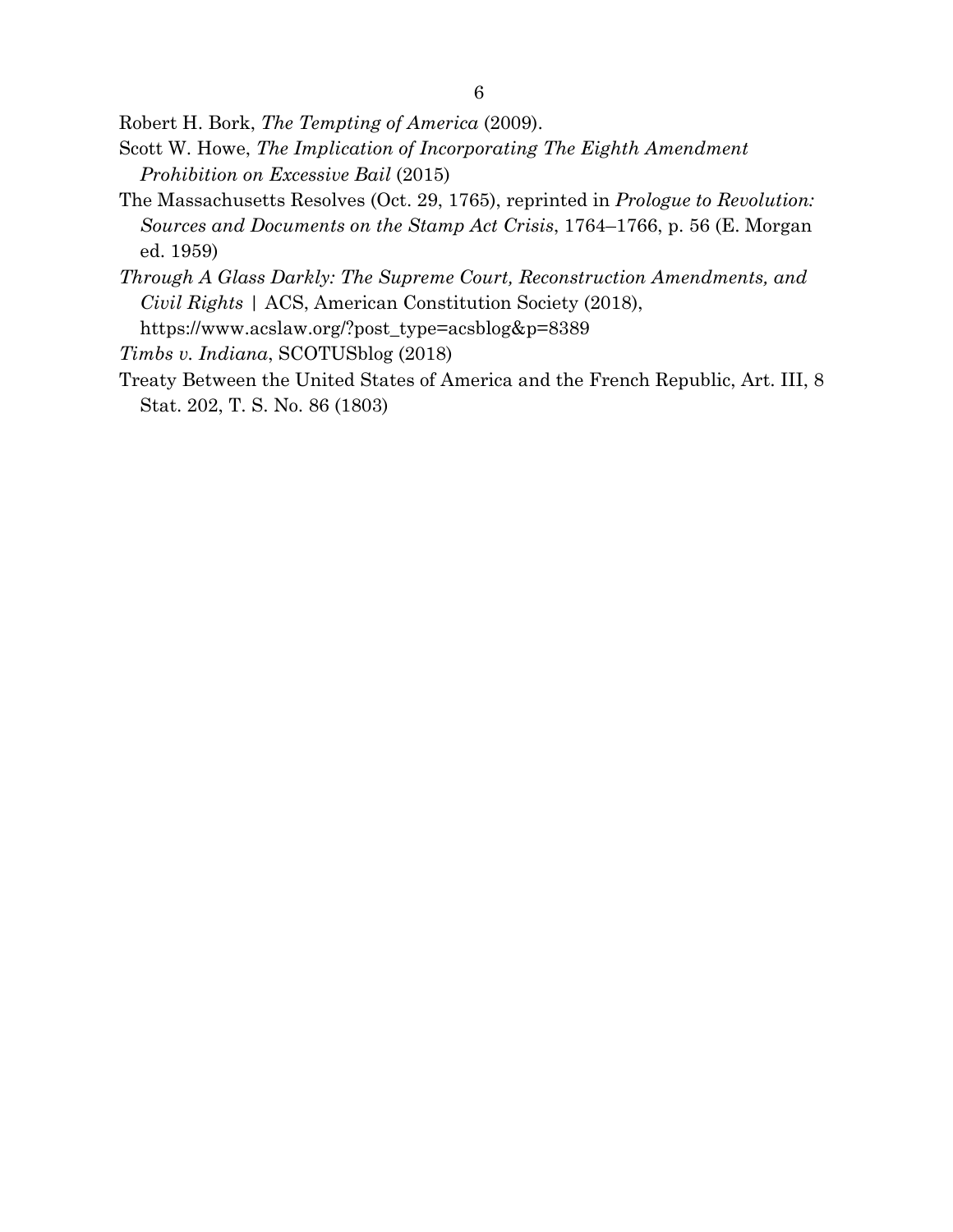#### **STATEMENT OF THE CASE**

In January 2013, a man by the name of Tyson Timbs purchased a \$42,058.30 Land Rover, which he used as a vehicle to transport heroin in Indiana. After two police-controlled drug purchases, the police arrested Mr. Timbs. Mr. Timbs pled guilty to two counts of felony drug offenses and was subsequently sentenced to home detention followed by probation. He was fined police costs of \$385, an interdiction fee of \$200, court costs of \$168, a bond fee of \$50, and a \$400 fee for a drug-and-alcohol assessment. The state of Indiana authorized an action of civil forfeiture to seize ownership of his Land Rover on the grounds that he used that vehicle to transport illegal drugs. An Indiana trial court and intermediate court denied the forfeiture of Timbs' vehicle because the action would be unconstitutional under the Excessive Fines Clause of the Eighth Amendment. The Indiana Supreme Court, however, reversed their decisions, reinstating the forfeiture under the argument that the Excessive Fines Clause does not apply to Indiana. After the Constitutional Accountability Center filed an amicus curiae brief to the U.S. Supreme Court requesting review in support of Timbs, the Court granted certiorari on June 18, 2018.

#### **STATEMENT OF ARGUMENT**

The Privileges or Immunities Clause of the Fourteenth Amendment is designed for the protection of citizens against actions of their state governments. In light of past jurisprudence, this clause has been set aside in favor of the Due Process Clause as a means of incorporating the first eight amendments of the Bill of Rights to the states. The intent of the Privileges or Immunities Clause must be taken into consideration, as well as the meaning of the phrase as a term of art. The "term of art" protects fundamental rights—both those that have been incorporated and those yet to be. The Court must, then, recognize that *Timbs v. Indiana* is a case of fundamental significance to citizens' rights on the basis of their privileges or immunities—especially considering significant concerns revolving around civil forfeiture. The incorporation of the Excessive Fines Clause of the Eighth Amendment must be through the Privileges or Immunities Clause: not only to prevent state governments from overreaching their powers over their citizens, but also for the protection of future citizens.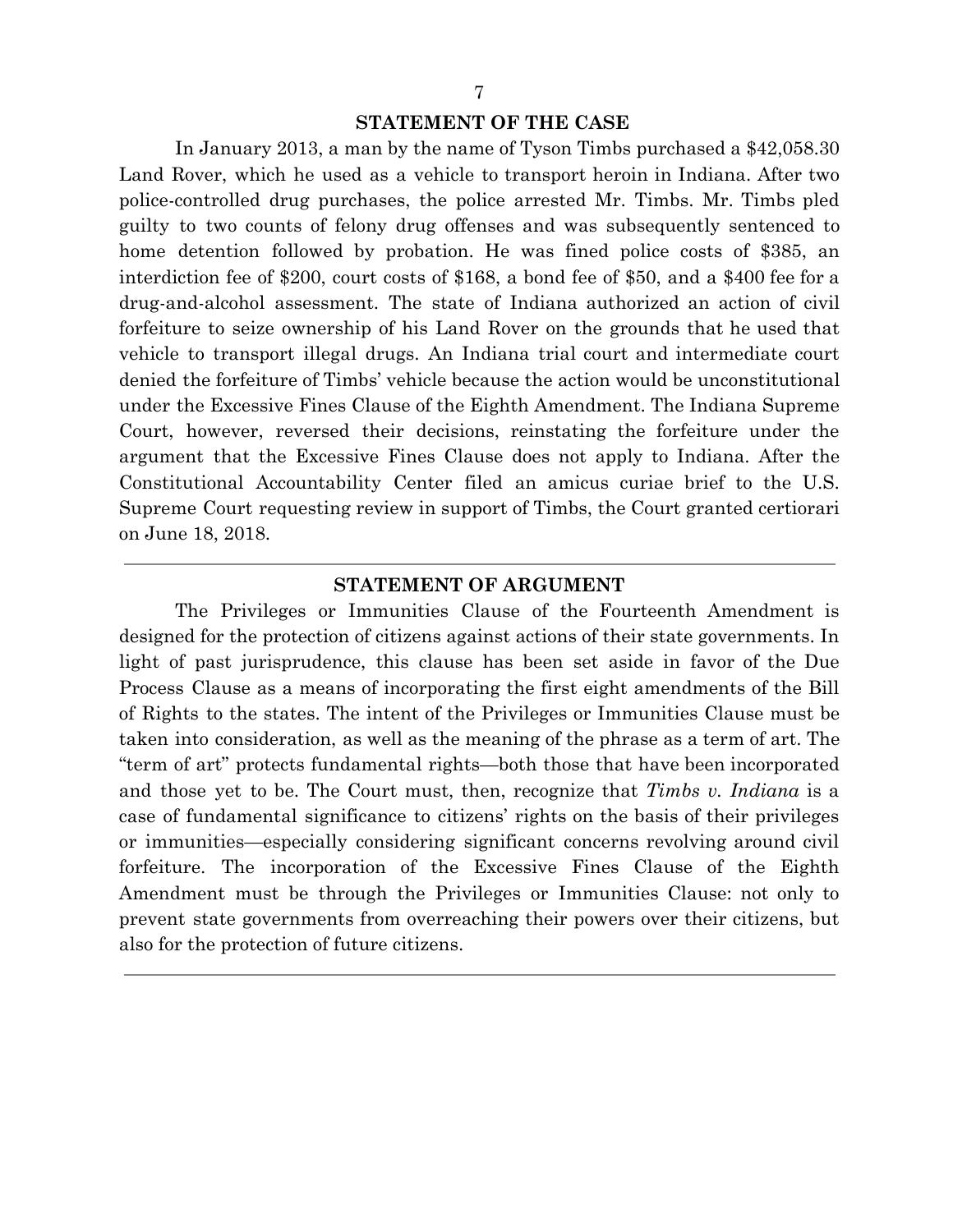#### **ARGUMENT**

<span id="page-7-1"></span><span id="page-7-0"></span>**I. The Privileges or Immunities Clause Was Written to Apply the Bill of Rights Against the States.**

#### **A. The Evolving Definition of "Privileges" and "Immunities"**

<span id="page-7-2"></span>History further shows that in 1866, the words "privileges" and "immunities" were broadly understood to denote a set of core, inalienable rights and to refer to the rights given and protected by the Federal Constitution. This abundance of historical evidence—in the form of such newspaper articles, legal treatises, state, books, judicial opinions, foreign treaties and state constitutions—shows that constituents at the time understood the words of the Privileges or Immunities Clause to refer to the protection of substantive fundamental rights, including those enumerated in the Bill of Rights.

Tracing the meaning of the words "privileges" and "immunities" in dictionaries of the time reveals that they were often used in conjunction, and indeed evolved alongside the meanings of the words "rights," "freedoms," and "liberties." In Noah Webster's 1828 *An American Dictionary of the English Language*, the word "privilege" as "a right or immunity not enjoyed by others or by all" while identifying "franchise," "right," "liberty," and "immunity' as synonyms. It further defined "immunity" as "[f]reedom from an obligation[;] particular privilege." Meanwhile, the term "right" was defined as "[p]rivilege or immunity granted by authority." In 1797, The Maryland General Court stated that "[p]rivilege and immunity are synonyms, or nearly so." See Campbell v. Morris H. & McH. 535, 553 (Md. 1797). Sir William Blackstone, in *The Commentaries on the Laws of England* even described the "rights and liberties" of Englishmen as "private immunities" and "civil privileges" and used it in conjunction with descriptions of the inalienable rights of individuals and positive-law rights of corporations.<sup>2</sup> The inclusion of this phrase in corporate charters thus also demonstrates how its nature fluctuates depending on the person, entity, and group it connoted to. As Justice Thomas notes in his concurrence in *McDonald v. Chicago* (2010), the last case to ponder the matter of incorporation through the Privileges or Immunities, *Magill v. Brown* (1833) used the term privileges or immunities to "relate to the rights of persons, place or property; a privilege is a peculiar right, a private law, conceded to particular persons or places."<sup>3</sup> Therefore, the question presented is whether or not protection from excessive fines is considered an "inalienable" right. Historical record overwhelmingly demonstrates that the Eighth Amendment's prohibition on

<sup>&</sup>lt;sup>1</sup> N. Webster, An American Dictionary of the English Language 1039 (C. Goodrich & N. Porter rev. 1865)

<sup>2</sup> William Blackstone, Commentaries on the Laws of England, 125-129

<sup>3</sup> Magill v. Brown, 16 F. Cas. 408, 428 (No. 8,952) (CC ED Pa. 1833)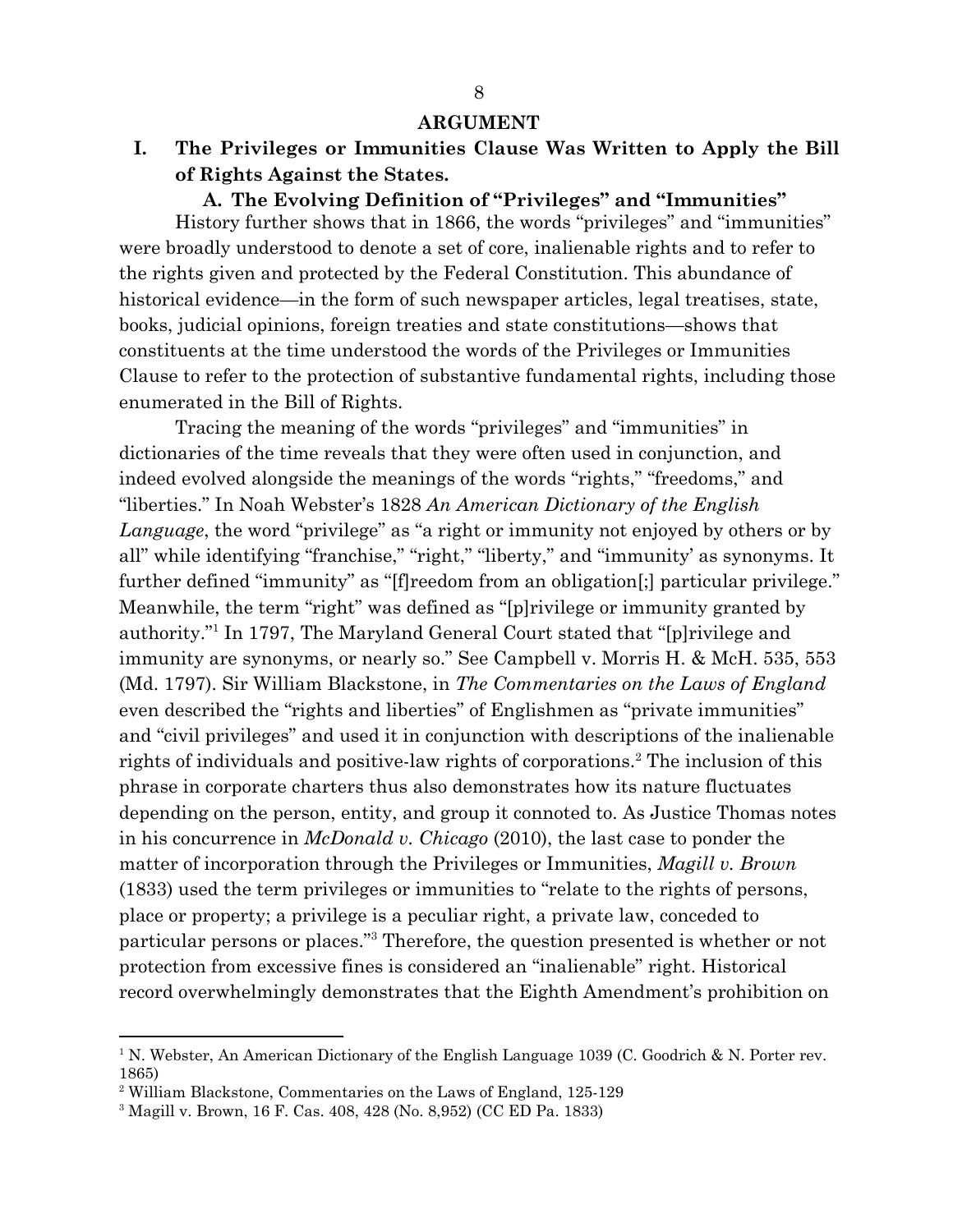excessive fines is an inalienable right and the right to be free from excessive fines sits comfortably under the umbrella of the original, public meaning of the Privileges or Immunities Clause. The fact that the Excessive Fines Clause was "taken verbatim from the English Bill of Rights of 1689" further demonstrates the long understanding of the prohibition against excessive fines as an inalienable right. See *United States* v. *Bajakajian,* 524 U.S. 321, 335 (1998). Indeed, at the time of the ratification of the Fourteenth Amendment, all but two states had included an Excessive Fines Clause in their constitutions.

#### **B. English Roots**

<span id="page-8-0"></span>As colonists of England, American legal theory inherited a set of rights rooted in English common law. The fear of unrestrained royal power was especially apparent in documents such as the English Bill of Rights and the Magna Carta. Bernard Schwartz, in *The Ideological Origins of the American Revolution*, found that basic liberties of English citizens only became constitutionally enforceable when it was recognized in legal texts. These rights, as recognized in the English Bill of Rights (1689) would include parallels to the Bill of Rights such as the right to a jury trial, the right to bear arms, and the right to petition for redress of grievances. State and federal governments were understood to exist to protect and preserve the inalienable rights—the "privileges" or "immunities"—of their citizens.

Proclamations of colonists in the revolutionary era and treaties with foreign entities also reveal an understanding of "privileges or immunities" as included within an individual's rights of citizenship. In the Revolutionary Era, colonists used the words "privileges" and"immunities" to assert their inalienable rights as subjects of English law. In the Massachusetts Resolves of October 29, 1765, for example, colonists declared:

"[N]o Man can justly take the Property of another without his Consent: And that upon this original Principle the Right of Representation… is evidently founded… That this inherent Right, together with all other, essential Rights, Liberties, Privileges and Immunities of the People of Great Britain, have been fully confirmed to them by the Magna Carta." <sup>4</sup>

The First Continental Congress even declared in 1774 that the King had wrongfully denied the colonists "the rights, liberties, and immunities of free and natural-born subjects … within the realm of England." Treaties such as the Treaty of Amity, Settlement, and Limits also demonstrates how the term "privileges and immunities" denoted the privileges common to all citizens of the United States. The Louisiana Cession Act of 1803 further reads that "[t]he inhabitants of the ceded

<sup>4</sup> The Massachusetts Resolves (Oct. 29, 1765), reprinted in Prologue to Revolution: Sources and Documents on the Stamp Act Crisis, 1764–1766, p. 56 (E. Morgan ed. 1959)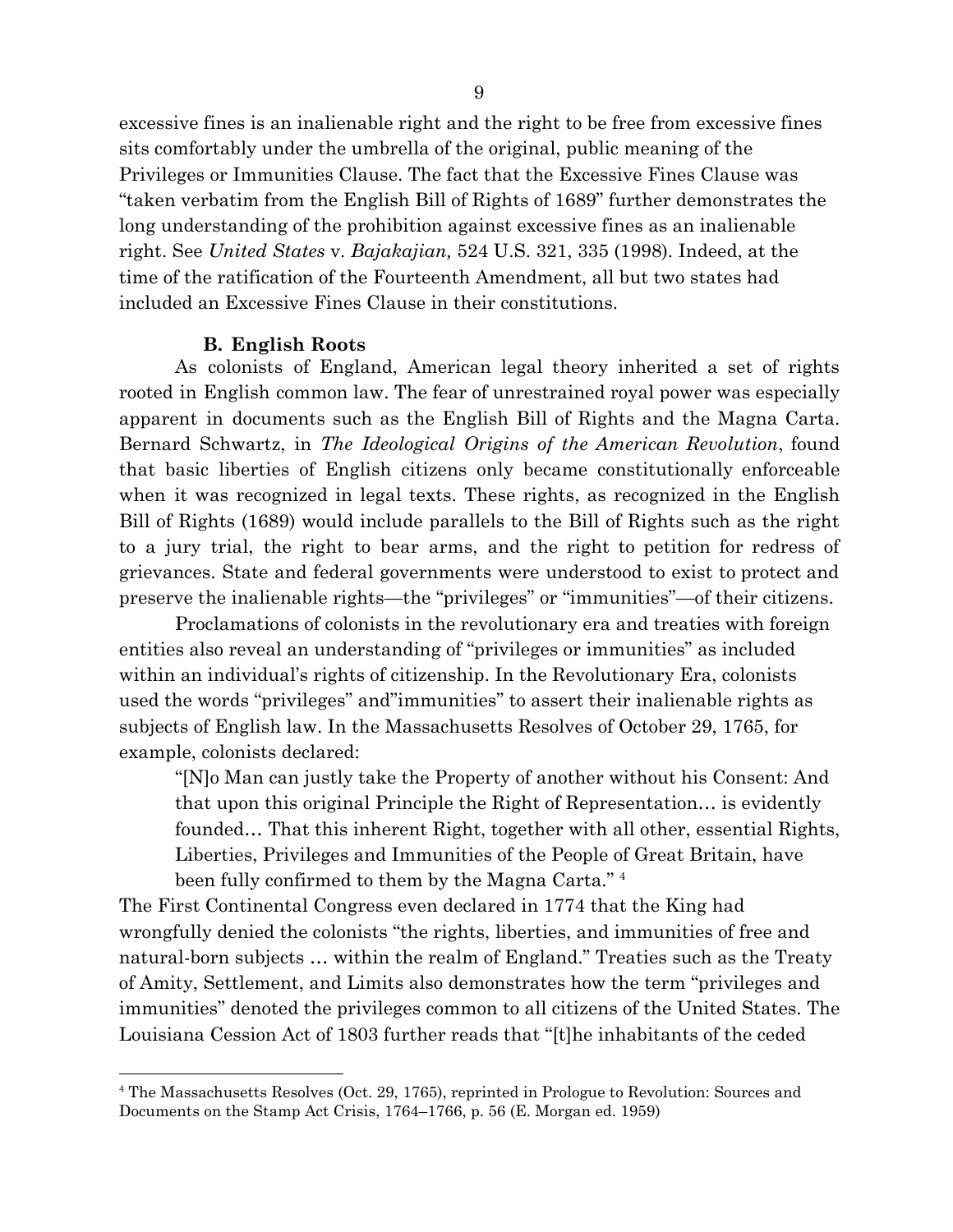territory [shall enjoy] all the rights, advantages and immunities of citizens of the United States … [and] shall be maintained and protected in the free enjoyment of their liberty, property and the religion which they process."<sup>5</sup>

When Puerto Rico was granted U.S. citizenship through the Jones-Shafroth Act and further welcomed to the fold in 1947 under the Truman Administration, its citizens were greeted with that same promise of "[t]he rights, privileges and immunities of citizens of the United States."<sup>6</sup> A Maryland law in 1639 notes the same meaning of the Clause, applying the term as natural and inalienable rights that subjects should enjoy.

John Bingham intended for the Privileges or Immunities Clause to protect the rights critical for American liberty, believing that these rights—as enumerated by the first eight amendments of the bill of rights—not only "secured the citizens against any deprivation of any essential rights of person" but also secured "all rights dear to the American citizen."<sup>7</sup> It is clear that the "purpose of the Privileges" or Immunities Clause was to ensure, for the first time, that these rights were protected against state action." See Kurt T. Lash, *The Origins of the Privileges or Immunities Clause, Part II: John Bingham and the Second Draft of the Fourteenth Amendment*, pp. 424-425 (2010).

## <span id="page-9-0"></span>**II. The Privileges or Immunities Clause Includes and Protects Fundamental Rights**

In drafting the Privileges or Immunities Clause of the 14th Amendment, John Bingham intended to protect the citizens of the United States' fundamental rights. He drew inspiration from precedent: legislative precedent in the Civil Rights Act of 1866 and judicial precedent in *Corfield v. Coryell*. The Civil Rights Act of 1866, borne of Reconstruction, provided "equality of citizens of the United States in the enjoyment of 'civil rights and immunities.'" This reaffirmed the meaning of privileges and immunities: federally protected rights. Justice Washington's opinion in *Corfield v. Coryell* lists the extensive rights under the Privileges and Immunities Clause of Article IV:

The inquiry is, what are the privileges and immunities of citizens in the several States? We feel no hesitation in confining these expressions to those privileges and immunities which are, in their nature, fundamental; which belong, of right, to the citizens of all free governments; and which have, at

<sup>5</sup> Treaty Between the United States of America and the French Republic, Art. III, Apr. 30, 1803, 8 Stat. 202, T. S. No. 86

<sup>6</sup> 48 U.S.C. § 737 - U.S. Code - Unannotated Title 48. Territories and Insular Possessions § 737. Privileges and immunities

<sup>7</sup> CONG. GLOBE, 42d Cong., 1st Sess. app. at 81 (1871).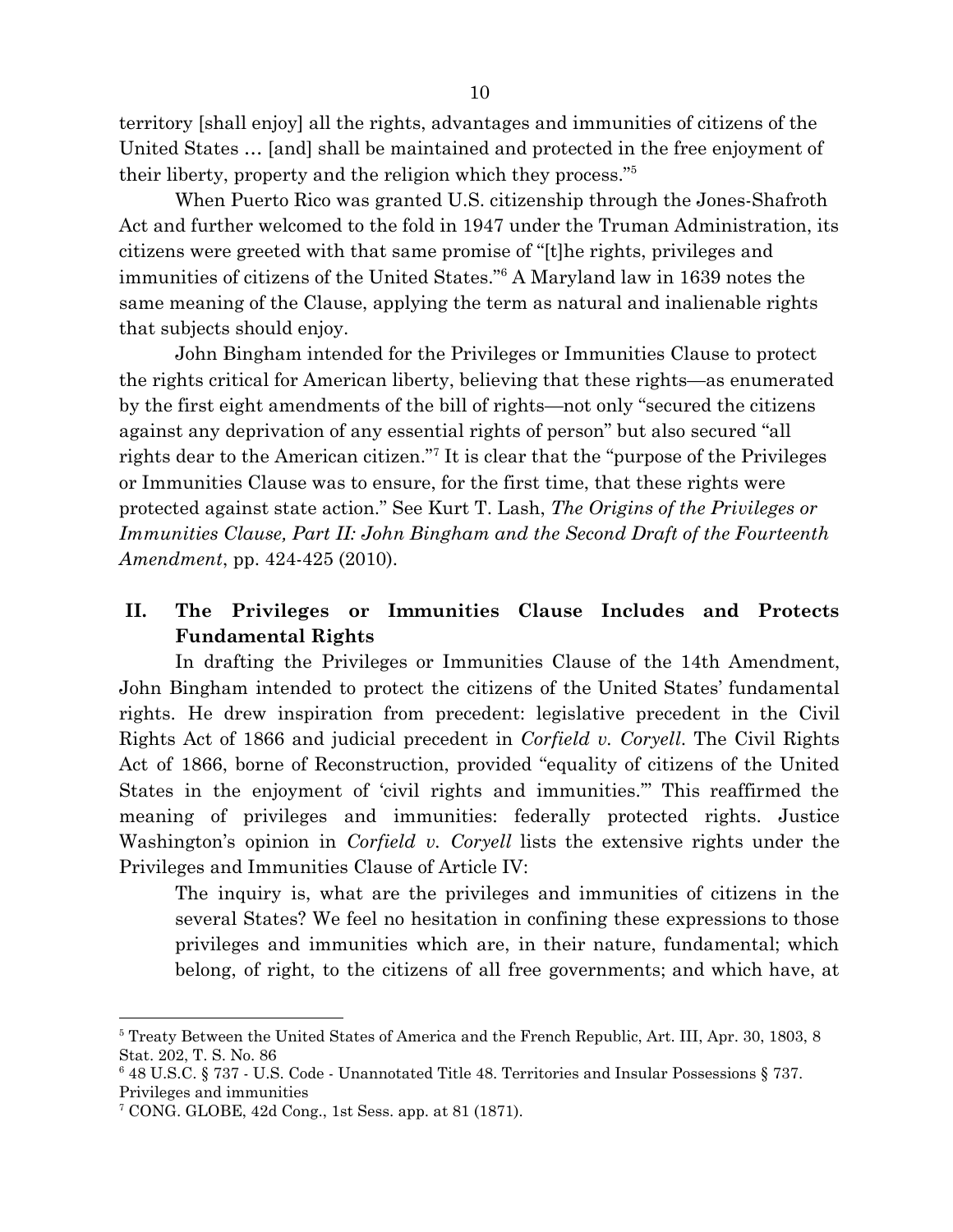all times, been enjoyed by the citizens of the several States which compose this Union, from the time of their becoming free, independent, and sovereign. What these fundamental principles are, it would perhaps be more tedious than difficult to enumerate. They may, however, be all comprehended under the following general heads: Protection by the government; the enjoyment of life and liberty, with the right to acquire and possess property of every kind, and to pursue and obtain happiness and safety; subject nevertheless to such restraints as the government may justly prescribe for the general good of the whole.

Under this precedent, privileges and immunities should not be constrained to trivialities. Bingham took these precedents into consideration and crafted the Privileges or Immunities clause in that fashion.

### <span id="page-10-0"></span>**III. The Privileges and Immunities Clause Is A Superior Alternative to Incorporation of the Excessive Fines Provision to the States.**

While the original intent of the Privileges or Immunities Clause was to function as the vehicle of incorporation of protections of citizens against their State governments enumerated in both Article IV and the first eight Amendments of the Bill of Rights, it has been cast aside by the landmark *Slaughter-House Cases*. Merely five years after the ratification of the Fourteenth Amendment, the first chance of expanding incorporation was sharply curtailed in the *Slaughter-House* majority opinion, penned by Justice Miller. In interpreting the Privileges or Immunities Clause in particular as a creator of new rights fundamentally separate from the language of Article IV and the rights enumerated in the first eight Amendments, it limited the Clause to an extremely limited subset of federal rights, such as "the right of free access to its seaports...to the subtreasuries, land offices, and courts of justice in the several States." Thus the Court denied that the Clause protected the butchers' "right to exercise their trade." See *Slaughter-House Cases*, 83 U.S. 16 Wall. 36 36 Page 83 U. S. 60 (1872). In doing so, it favored the limitation and curtailment rather than expansion of protections against actions of State governments. The decision was flawed from its inception, starting with the Court, as its members were less than partial to the expansion of civil rights and liberties in the Fourteenth Amendment. According to the American Constitution Society, the justices reduced civil rights legislation to "mere shadows" of intent, inflicting "incalculable damage" on the extent of the Fourteenth Amendment. Furthermore, even if the Framers of the Fourteenth Amendment intended the amendment solely as a means of protection for freedmen, the Court's decision to base their decision on such a narrow reading of the Clause stifled the future meaning and implication—that is, the protection of not only freedmen, but of all citizens.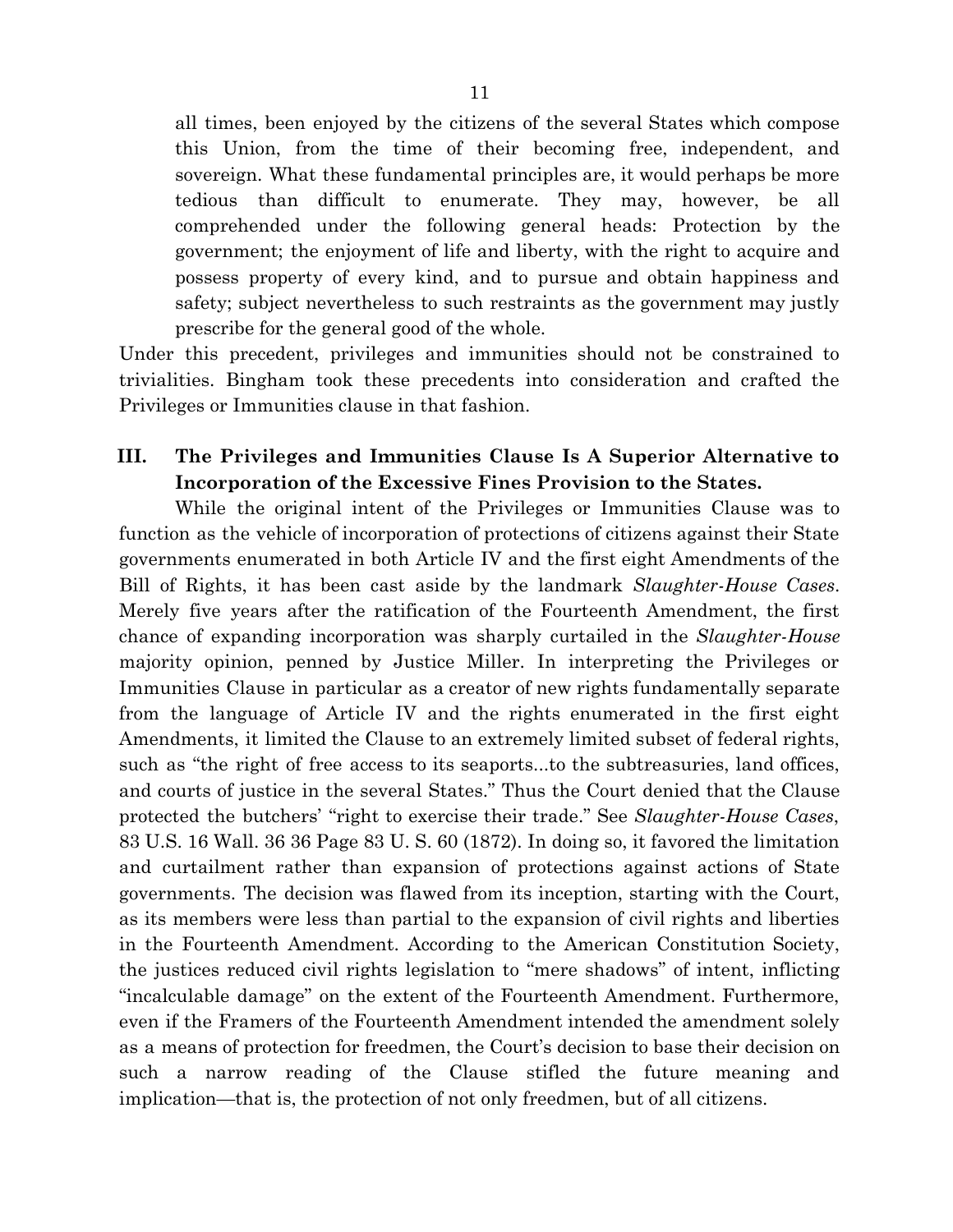In the words of Robert Bork in *The Tempting of America*, *Slaughter-House* obliterated the Privileges or Immunities Clause. After effectively ruling the what should have been the crown jewel of the Fourteenth Amendment, the Privileges or Immunities Clause, as a dead letter, the Court thus made the entire Amendment, to quote Justice Field's dissent, "a vain and idle enactment." Refer to *Slaughterhouse Cases*, 83 U.S. 36 Page 83 U. S. 96. (1873). The Court thus forced its own hand and had to subsequently use the Due Process Clause as a roundabout means of incorporation, leaving Privileges or Immunities barren of meaning. Today, virtually "no serious modern scholar" views *Slaughter-House* as a correct decision in its reading of the Fourteenth Amendment. See Robert H. Bork, *The Tempting of America* (2009).

It is unfortunate that the Court chose to incorporate through Due Process, as Due Process was never meant to be used as a means of incorporation—it was originally intended to be used as a procedural guarantee of justice. But because Due Process replaced the intended role of the Privileges or Immunities Clause, it provides "no protection at all against outrageous and obvious violations of simple justice" and instead offers "laboriously articulated protection against procedural errors."<sup>8</sup> The Court now encounters the dilemma of *defining* substantive rights using Due Process. Through the use of substantive due process, the Court has the power to decide which rights are "fundamental to our scheme of ordered liberty," according to *McDonald v. City of Chicago*<sup>9</sup>. The power of decision through Due Process, unlike the Privileges or Immunities Clause, is not grounded on a basis of previously enumerated rights, but is subject to the politics of the Court.

Since its 1873 ruling of *Slaughter-House*, the Supreme Court has furthered incorporation through the Due Process Clause. Such decisions include *Maxwell v. Dow*, 176, U.S. 581, 597 (1900), excluding the right to a grand jury from incorporation through Due Process, *O'Neil v. Vermont*, 144 U.S. 323, 332 (1892), incorporating the protection against excessive punishment through Due Process, and finally in *re Kemmler*, 136 U.S. 436, 446 (1890), defining cruel and unusual punishment through Due Process. These holdings, including *Slaughter-House*, entrenched Due Process in the tradition of incorporation, but the Privileges and Immunities Clause can better serve as a superior basis for the incorporation of enumerated rights of individuals, as outlined by the first eight Amendments. The Eighth Amendment right of protection against "excessive fines" would be more than adequately covered by the Privileges and Immunities Clause.

<sup>8</sup> William J. Stuntz, *The Collapse of American Criminal Justice* (2013).

<sup>9</sup> *McDonald v. City of Chicago*, Ill., 561 U.S. 742, 767 (2010); id. at 778 ("It is clear that the Framers and ratifiers of the Fourteenth Amendment counted the right to keep and bear arms among those fundamental rights necessary to our system of ordered liberty.")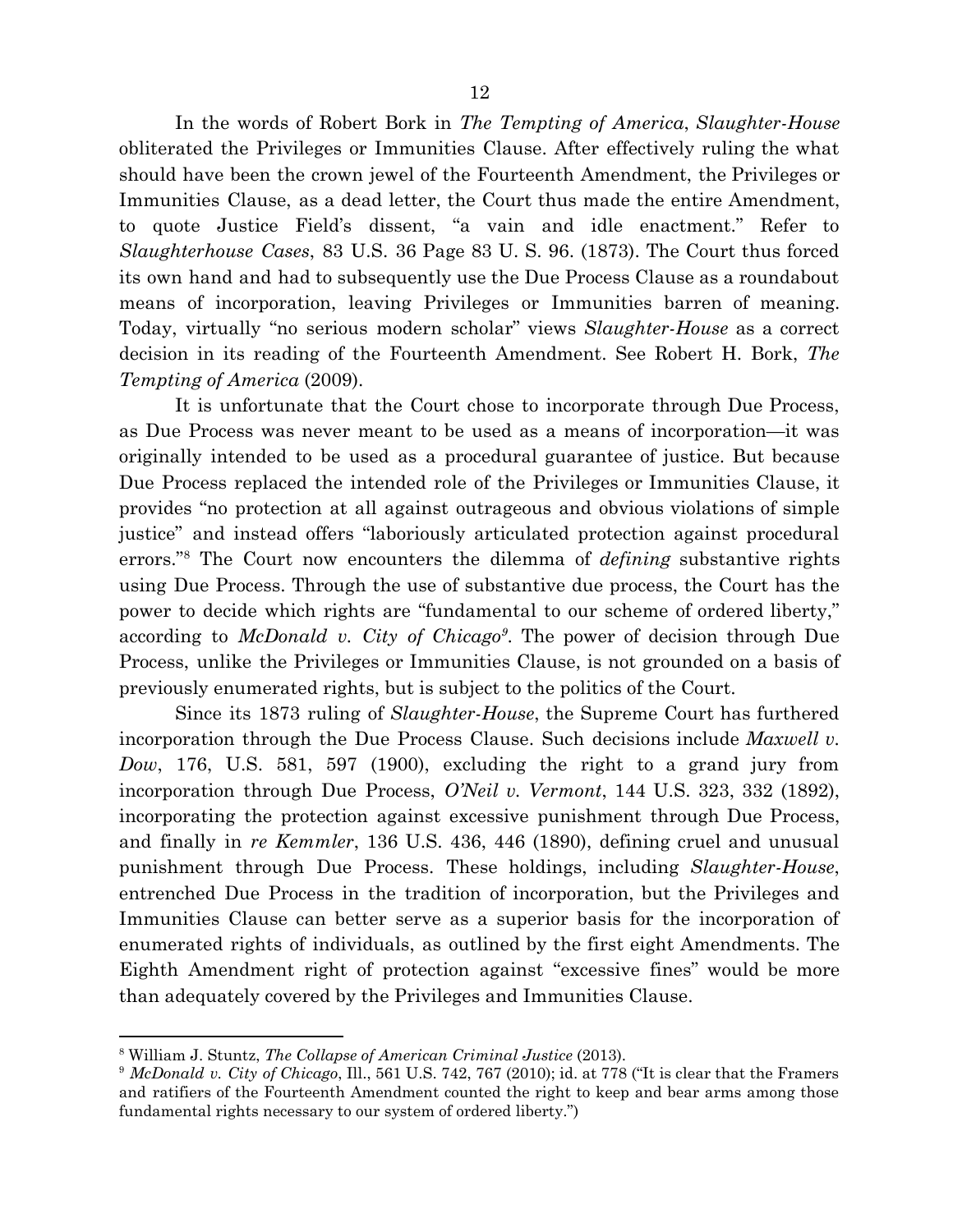One of the concerns about the Privileges or Immunities Clause is that, if it is used for incorporation, it could potentially pave the path towards excluding and degenerating the rights of non-citizens. However, incorporating through the Privileges or Immunities Clause will not weaken the Due Process Clause. Rather, it would expand the protections of inalienable rights that all those living under the 'flag' of the United States government. As the Journals of the Continental Congress (1774-1789) reveal, the colonists of the pre-Revolutionary era expected to be "entitled to all the rights, liberties, and immunities of free and natural-born

subjects, within the realm of England." *See* JOURNALS OF THE CONTINENTAL CONGRESS 1774–1789, *supra* note 60, at 68. In the aftermath of the American Revolution, state laws determined the conditions of citizenship and naturalization and their citizens expected the equal enjoyment of the rights endowed upon them by their state constitution. To remedy the potential need to establish visitation rights through treaties, Article IV of the Articles of Confederation declared that

the free inhabitants of each of these States, paupers, vagabonds, and fugitives from justice excepted, shall be entitled to all privileges and immunities of free citizens in the several States; and the people of each State shall have free ingress and regress to and from any other State, and shall enjoy therein all the privileges or trade and commerce, subject to the same duties, impositions, and restrictions, as the inhabitants thereof respectively; provided that such restrictions shall not extend so far as to prevent the removal of property imported into any States, to any other State, of which the owner is an inhabitant; provided also, that no imposition of duties, or restriction, shall be laid by any State on the property of the United States, or either of them.<sup>10</sup>

This was eventually streamlined into "The Citizens of each State shall be entitled to all Privileges and Immunities of Citizens in the several States."<sup>11</sup> As Kurt Lash notes in *The Origins of the Privileges or Immunities Clause*, there were five main approaches to Article IV in the antebellum era. First, the Clause could be considered to prohibit the federal government from discriminating on the basis of state citizenship. Second, it could be read as referring to a set of national rights that all states were bound to respect. The Clause could also be read to require states to grant visiting citizens of another state the same consideration of privileges and immunities that the state had conferred upon its own citizens. The last interpretation is perhaps the most influential of them all. In *Campbell v. Morris,* the court interpreted the clause as protecting rights conferred under state laws, ruled that these sets of rights must be extended to sojourning citizens of

<sup>10</sup> *See* ARTICLES OF CONFEDERATION, art. IV, § 1 (1788).

 $11$  U.S. CONST., art. IV, § 2, cl. 1.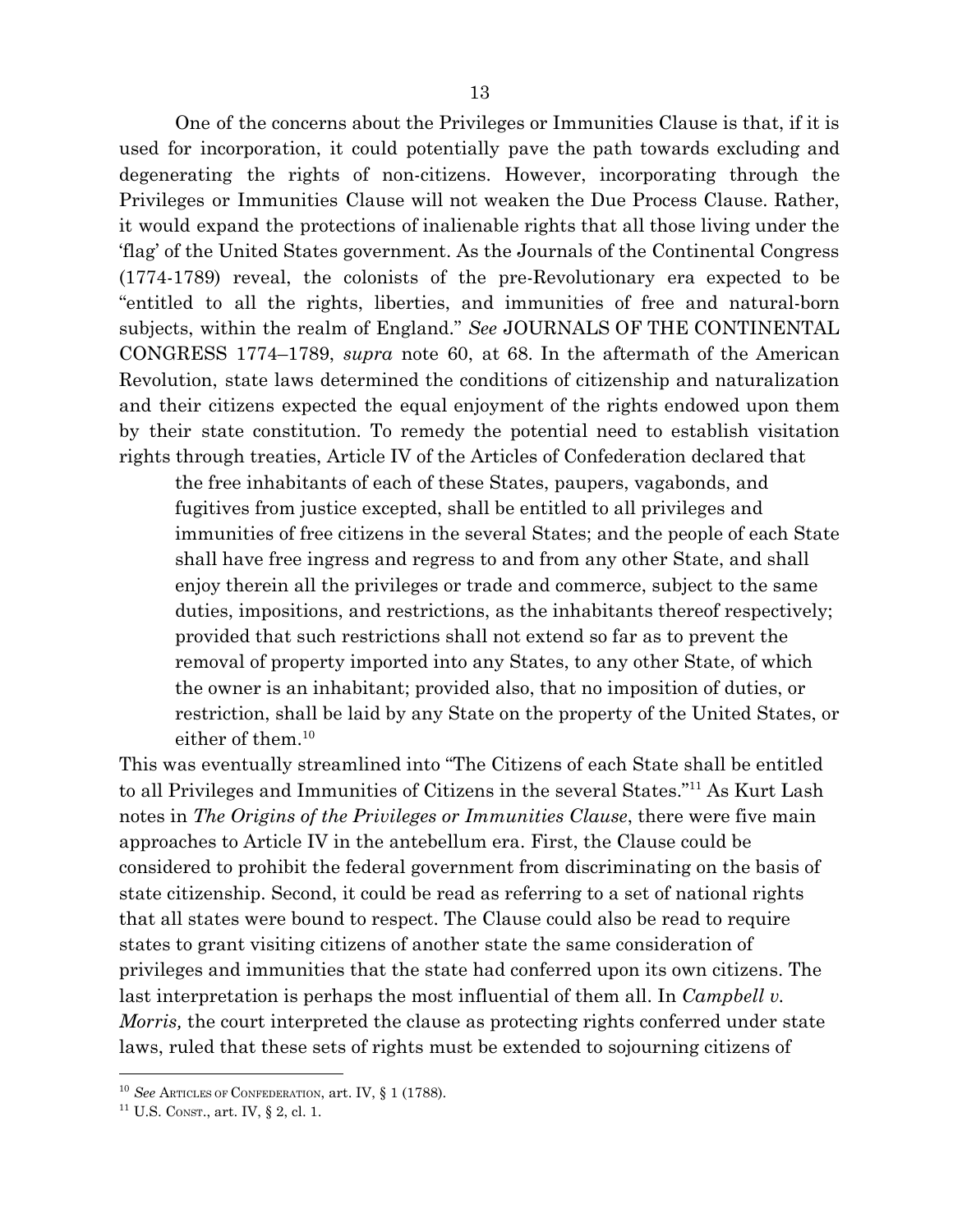other states and limited the rights of Article IV to "personal rights."<sup>12</sup> Yet, some scholars have also suggested that Judge Chase in *Campbell* had interpreted Article IV to protect a set of substantive, fundamental personal rights—such as property rights—regardless of whether the rights had been protected under state law. *See, e.g.*, Douglas G. Smith, *The Privileges and Immunities Clause of Article IV, Section 2: Precursor of Section 1 of the Fourteenth Amendment*, 34 SAN DIEGO L. REV. 809, 845 (1997).

Although in there were two sets of "privileges and immunities" recognized in the Antebellum era—one conferred by state law and the other given by the constitution, the definition of citizenship is less straightforward. In an 1862 review of case law in relation to United States citizenship, United States Attorney General Edward Bates exclaimed:

Who is a citizen? What constitutes a citizen of the United States? I have often been pained by the fruitless search in our laws and the records of our courts, for a clear and satisfactory definition of the phrase *citizen of the United States*. I find no such definition, no authoritative establishment of the meaning of the phrase, neither by a course of judicial decisions in our courts, nor by the continued and consentaneus action of the different branches of our political government.<sup>13</sup>

He was finally able to conclude that a citizen of the United "means neither more nor less than a member of the nation."<sup>14</sup> Thus, taken in this context, privileges and immunities of citizens of the United States must involve the rights that are granted by the Constitution and the inalienable rights that citizens of the United States inherit.

John Bingham purposefully utilized the language of Article IV to declare the national privileges and immunities of citizens of the United States in order to accomplish his goal of protecting the Bill of Rights in the states.

#### <span id="page-13-0"></span>**IV. The Right to Be Free from Excessive Fines Remains Crucial**

In Austin v. United States (1993), the Court ruled that forfeiture is a monetary punishment and as such, is protected under the umbrella of the Excessive Fines clause. *United States v. Halper* (1989) held that the remedial intent of forfeiture does not exclude it from the purview of Excessive Fines as long as it serves in part to punish.<sup>15</sup> A review of English and American law during and after the time of the ratification of the Eighth Amendment further illustrates that

<sup>12</sup> *Campbell*, 3 H. & McH. at 553–54.

<sup>13</sup> 181. 10 Op. Att'y Gen. 382, 383 (1862).

<sup>14</sup> *Id.* at 7.

<sup>15</sup> United States v. Halper, 490 U. S. [435](https://supreme.justia.com/cases/federal/us/490/435/case.html), 448.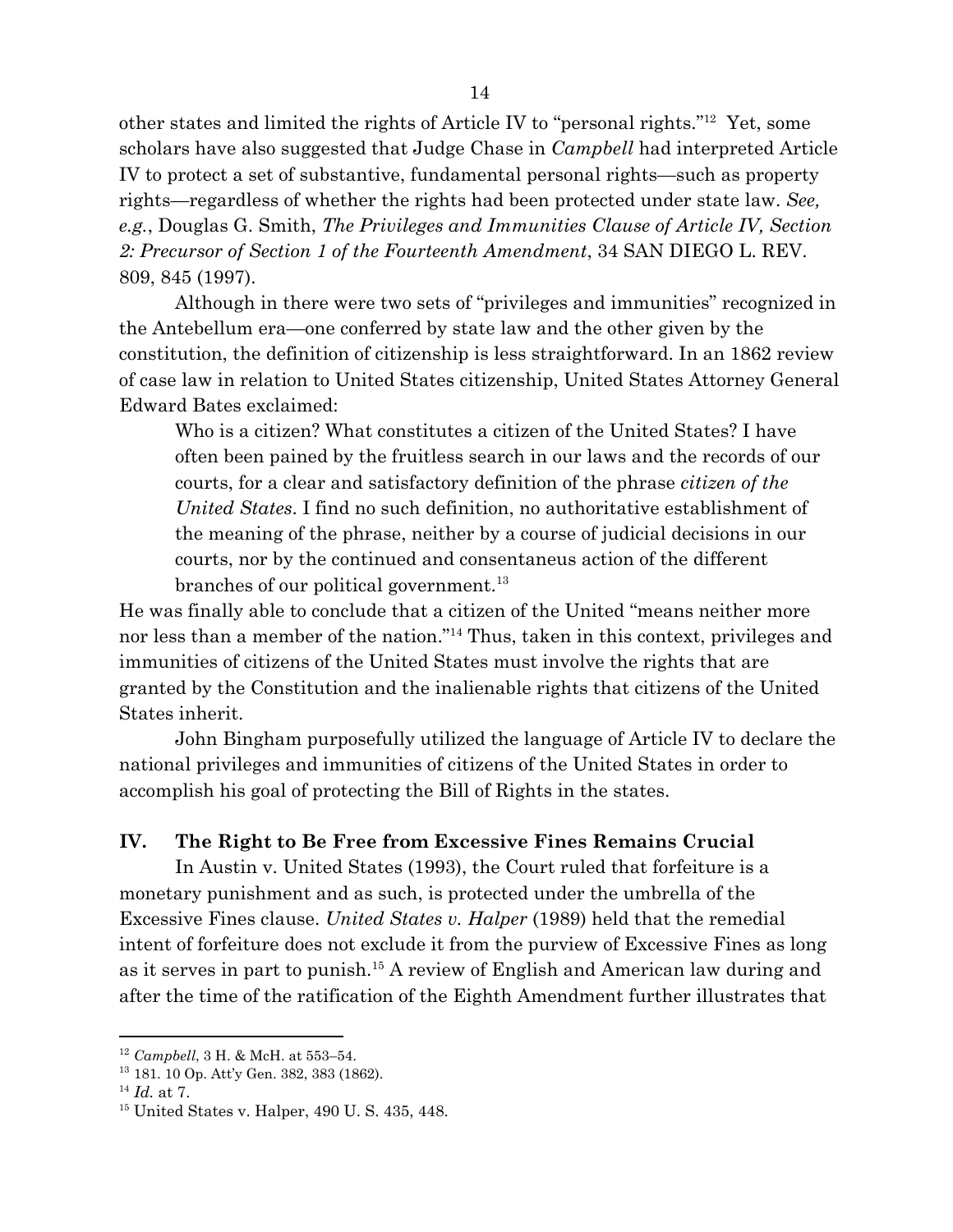forfeiture, including *in rem* forfeiture, was intended as punishment. The final verdict of guilt in particular, is decided by focusing on the owner's culpability—especially in cases relating to drug offenses. Justice Blackmun notes further in the majority opinion of *United States v. Halper* that despite the fact that *Helvering v. Mitchell* (1938) and *United States ex rel. Marcus v. Hess* (1943) established that proceedings and penalties were civil in nature, these cases did not consider whether these penalties may be so extreme to the point that it constitutes an excessive fine or severe punishment. Justice Blackmun also noted in the majority opinion of *Austin v. United States* that the Eighth Amendment is not limited to only criminal proceedings, and was instead, meant to limit the government's power and ability to punish. In *Peisch v. Ware*, 4 Cranch 346 (1808), the Court held that statutory *in rem* forfeiture is a form of punishment when they ruled that goods removed from custody without payment should not be forfeitable unless they were removed with consent. Chief Justice Marshall delivered the opinion this unanimous decision:

The court is also of the opinion that the removal for which the act punishes the owner with a forfeiture of the goods must be made with his consent or connivance, or with that of some person employed or trusted by him. If, by private theft, or open robbery, without any fault on his part, his property should be invaded, while in the custody of the officer of the revenue, the law cannot be understood to punish him with the forfeiture of that property.<sup>16</sup>

Forfeiture in law thus has also been understood and justified on two theories—that the property is "guilty" of the offense and that the owner is accountable. Such assumptions rest on the notion that the owner is guilty of negligence. See *Harmony* v. *United States,* 2 How. 210 (1844); J.W. Goldsmith, Jr.-Grant Co. v. United States, 254 U.S. 505 (1921); and *Calero-Toledo v. Pearson Yacht Leasing Co,* 416 U.S., at 683 (1974). Furthermore, not only is forfeiture a form of punishment and privy to the purview of the Excessive Fines, the Court has also previously held that the forfeiture of goods involved in customs violations is a "reasonable form of liquidated damages." See *One Lot Emerald Cut Stones* v. *United States,* 409 U.S. 232, 237 (1972). Yet, as Justice Blackmun notes in the majority opinion of *Austin v. United States* (1993), the Court has also previously ruled that the "forfeiture of property… [is] a penalty that ha[s] absolutely no correlation to any damages sustained by society or to the cost of enforcing the law. See *United States* v. *Ward*, 448 U.S., at 254, (1980). Thus, *Austin* v. *United States* concluded that forfeiture ultimately constitutes "payment to a sovereign as punishment for some offense." See *Browning-Ferris Industries of Vermont, Inc.* v. *Kelco Disposal, Inc.,* 492 U.S., at

<sup>&</sup>lt;sup>16</sup> Id., at 364.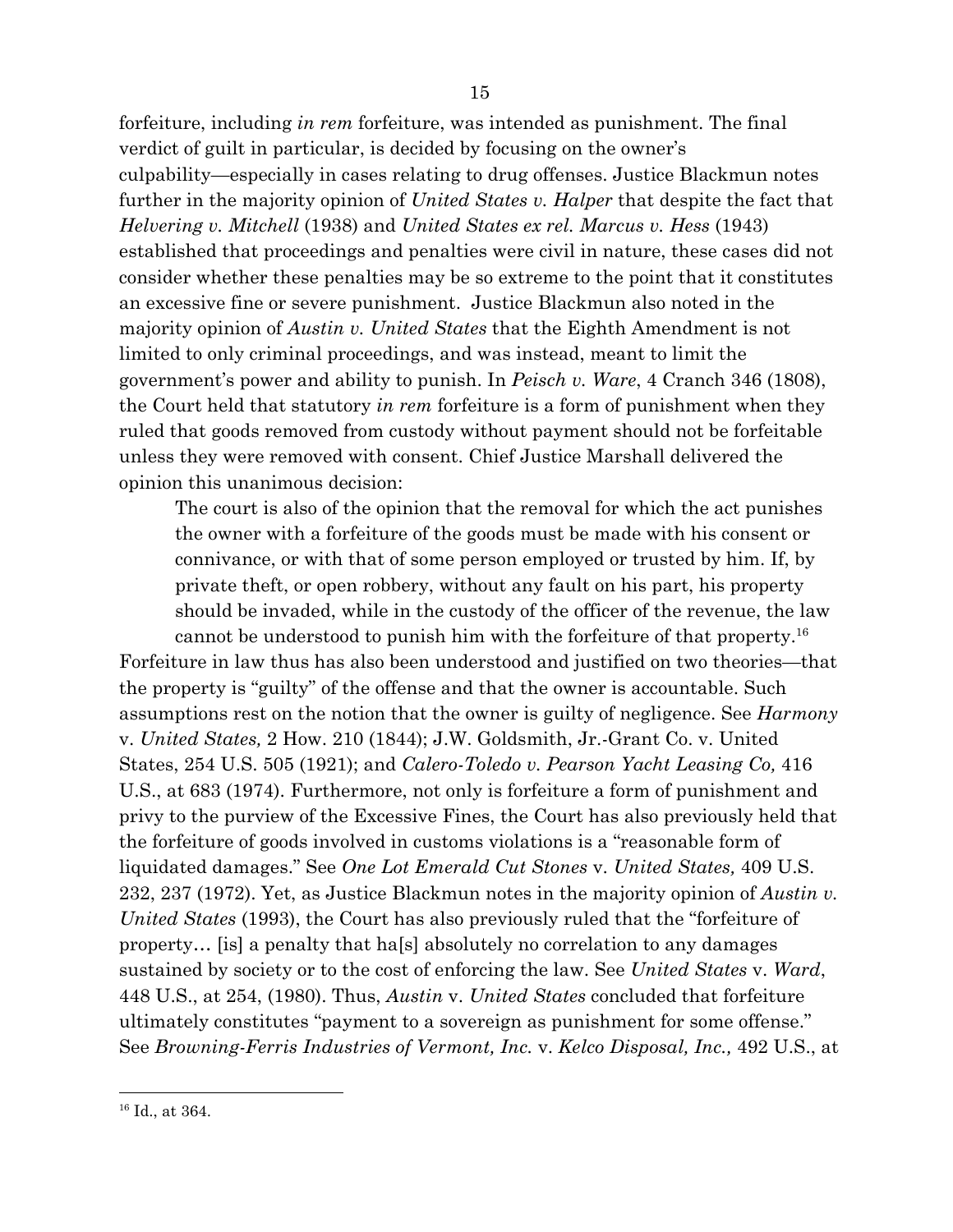265. Together, fines and forfeitures serve a remedial objective, and both can be abused the value of the property or of the payment becomes vastly disproportionate to the original severity of the crime or misdemeanor committed in the first place.

Although fines and forfeitures have historically fulfilled a role in punishment, however, states and local governments have been increasingly relying on them as a source of revenue. Such an approach has an exceedingly disparate effect those who can least afford to pay, and if it is not hampered through incorporation of the fines clause, state and local governments will only be further incentivized to take these punishments to excessive levels.

As a report in the Annual Review of Criminology and a paper in the University of Illinois Law Review established, fines—a pecuniary punishment imposed by court to punish an office—are the most common form of punishment utilized by local, state, and federal governments. See Karin D. Martin, Bryan L. Sykes, Sarah Shannon, Frank Edwards & Alexes Harris, Monetary Sanctions: Legal Financial Obligations in US Systems of Justice, 1 Ann. Rev. Criminology 471, 472 (2018); see also Wayne A. Logan & Ronald F. Wright, Mercenary Criminal Justice, 2014 U. Ill. L. Rev. 1175, 1186-96. Yet, one's inability to complete payment installments can set off a vicious cycle of accumulating fees, surcharges, and penalties that is only exacerbated if the individual is poor. Known as "poverty penalties," late fees, administrative fees, and interest fees pose significant barriers and consequences for those who are not able to pay. For Harriet Cleveland of Alabama, this tale rings especially true, as she was imprisoned in 2010 for failing to pay thousands of dollars in fees and fines that had originated from routine traffic violations. See more at Sarah Stillman, *Get Out of Jail, Inc.*, New Yorker 49 (June 23, 2014).

Without regular employment, she was forced to extreme means in order to complete her monthly payments including such acts as "renti[ing] an empty room in her home to an elderly stranger with dementia," "sift[ing] through neighbors' trash for soda cans to cash in at the scrap yard," and even stealing \$50 from her son's backpack.<sup>17</sup> Despite the actions that she took, her debt soon increased to \$4,713 in a period of just four years. When her case was turned over from the probation company back to the state, even more administrative fees and surcharges were added. Harriet Clevement is emblematic of a larger problem at hand, that fines, originally intended to punish misdemeanor and crime transformed into a means of revenue. As ArchCity Defenders, a non-profit legal aid organization in St. Louis, Missouri concluded that local governments in Ferguson were operating

 $17$  Stillman, supra note 7, at 49-50, 53-54.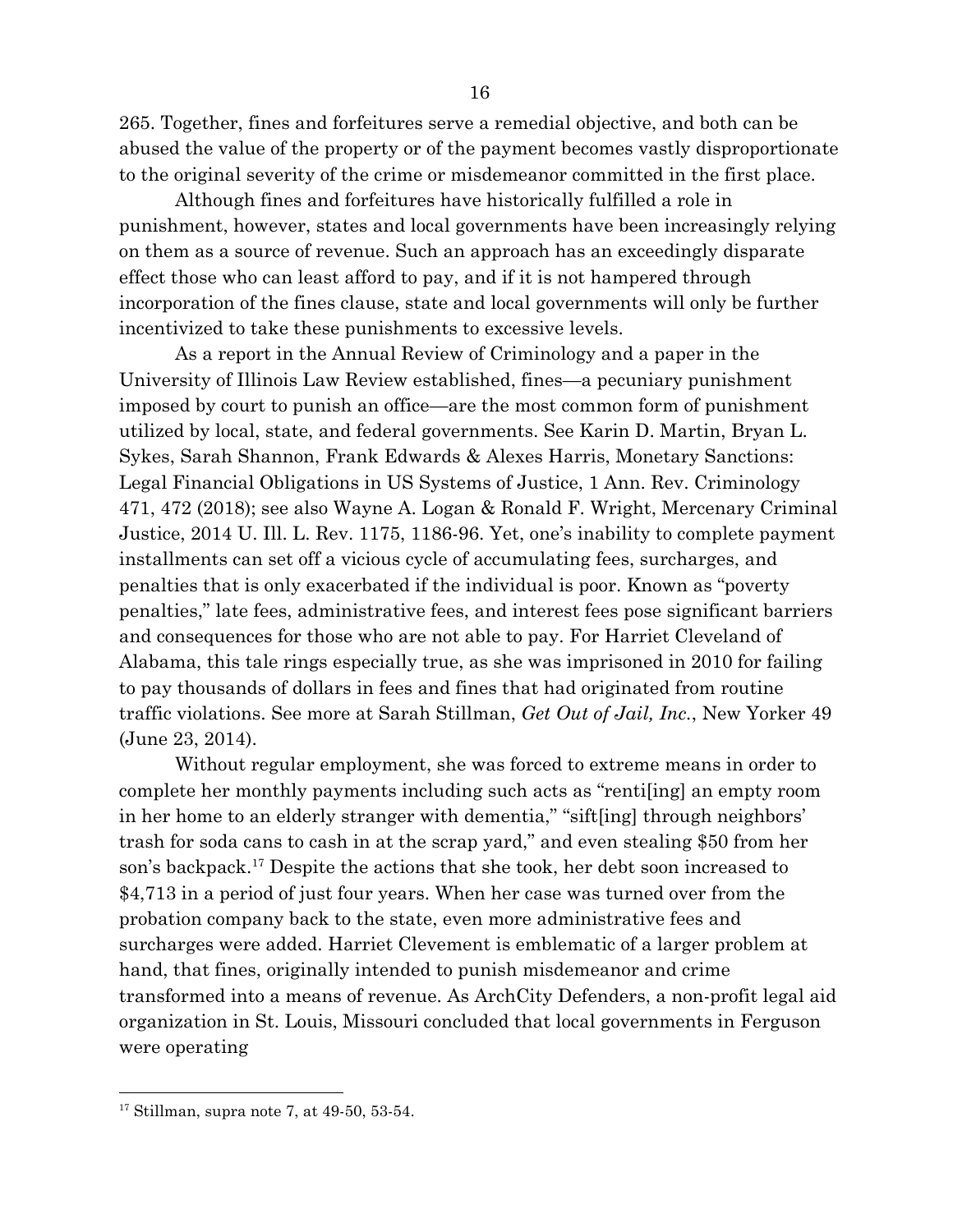on the backs of their poorest and most politically vulnerable citizens… appear[ing] to targe[t] low-income and black communities with this practices. For example, fines were collected at rates more than fifteen times higher in one low-income, majority black community than in a more affluent neighboring municipality.

As low-income individuals are less likely to become influential politically, governments, often collaborating with politically-influential private entities, exacerbate the burden of such excessive fines. Furthermore, excessive fines can often lead to loss of access to government benefits such as food stamps, drivers' licenses, housing assistance, and supplemental security payments.<sup>18</sup> All these consequences may make it more difficult for people to gain or maintain employment—and thus, a means of paying the fines levied upon them. If the federal governments were to take such actions, the Excessive Fines Clause would prevent these cascading events from occurring. But as it is not incorporated, thus no federal constitutional protection is available.

The fact that civil asset forfeiture, the means of acquiring Mr. Timbs' Land Rover in this case, amounts to a lawsuit filed directly against a possession regardless of the owner's guilt poses problematic implications within the extent of the applications of the Excessive Fines Clause. As a piece of property does not share the same rights as an individual and is not guaranteed the right to an attorney, serious problems and obstacles to one's due-process rights have ensued. In the words of Louis Rulli, a clinical law professor at the University of Pennsylvania and a civil forfeiture export, "[t]he protections our Constitution usually affords are out the window" when it comes to civil forfeiture. The Court should expand the excessive fines language to include civil forfeiture and incorporate the Excessive Fines Clause through the Privileges or Immunities rather than the Due Process Clause. The nature of civil forfeiture as an excessive fine as well as accumulating penalties warrants the clarity that the Privileges or Immunities Clause provides. Indeed, incorporation through the Due Process Clause shifts erratically between four touchtones: "(a) enumerated rights against the federal government, i.e., 'incorporation' of the Bill of Rights, (b) rights prevalent in 1868, (c) natural rights or other morally genuine rights, and 9d) rights prevalent in contemporary practice and traditions." See more in Christopher Green, *Equal Citizenship, Civil Rights and the Constitution: The Original Sense of the Privileges or Immunities Clause*. Taylor & Francis, 2016. The Privileges or

<sup>18</sup> Lawyers Comm. for Civil Rights of the San Francisco Bay Area, *Not Just a Ferguson Problem: How Traffic Courts Drive Inequality in California*, 9 (2016), http://www.lccr.com/wpcontent/uploads/Not-Just-a-Ferguson-Problem-How-Traffic-Courts-Drive-Inequality-in-California-4.20.15.pdf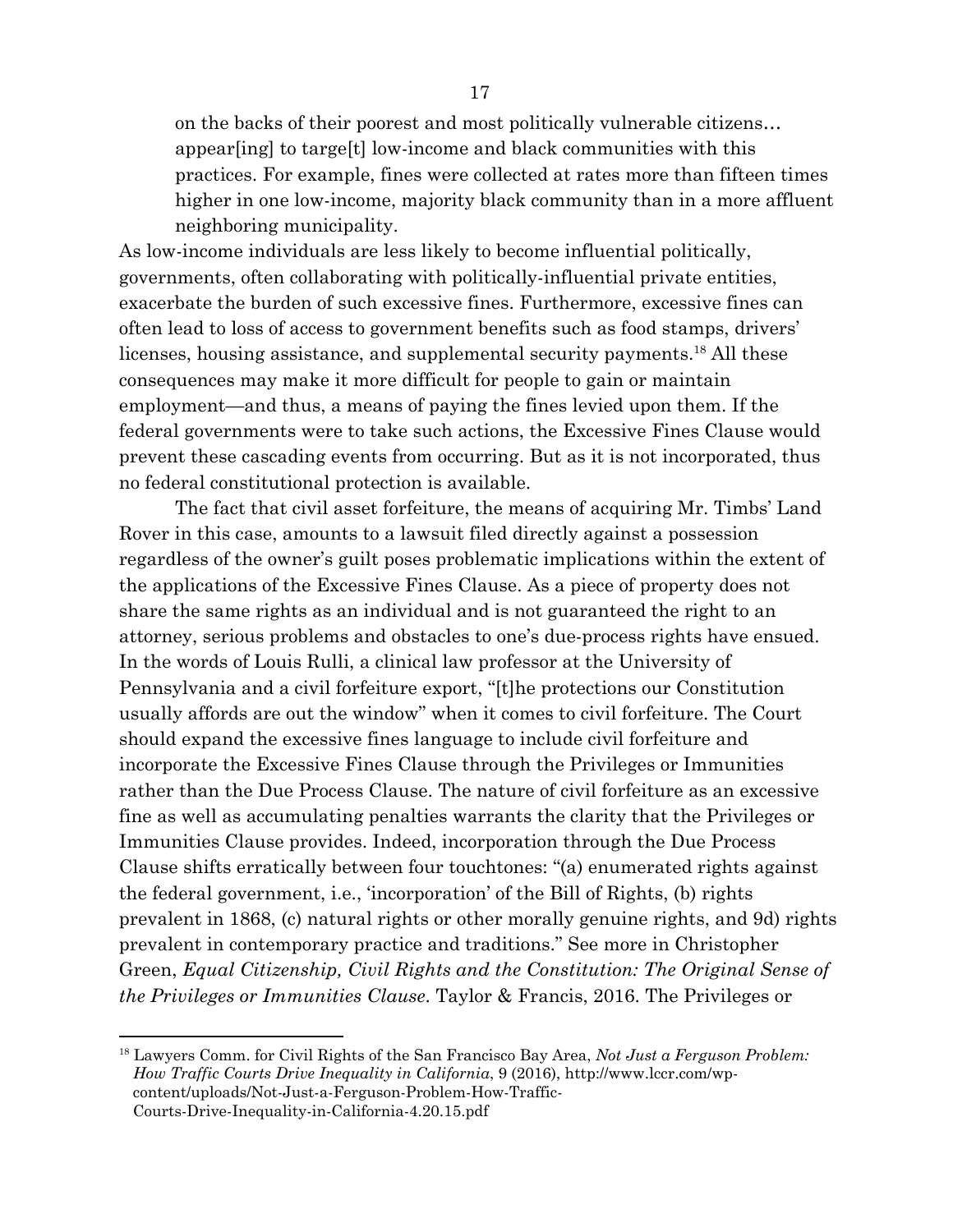Immunities Clause however, provides a more straightforward and constitutionally appropriate means of incorporation.

The current framework for due process in civil forfeiture allows for pre-seizure hearings for deprivations of real property and post-seizure hearings for deprivations of vehicles and cash.<sup>19</sup> The Supreme Court, in *Fuentes v. Shevin*  $(1972)$ , <sup>20</sup> has also recognized the right to a hearing at a "meaningful time" when there is a deprivation of property. However, this does not guarantee a hearing before the property is actually seized by the government.<sup>21</sup> The three factors considered and established in *Mathews* v. *Eldridge* (1976) has also been used to determine and compare the private and government interests in civil forfeiture cases. The three factors include: (1) private interest affected, (2) risk of erroneous deprivation, and  $(3)$  government interest.<sup>22</sup> The Civil Forfeiture Reform Act of 2000 has attempted to resolve some procedural difficulties in resolving civil forfeiture cases by granting courts broad authority to enter orders preserving a property's availability for trial. Yet, this still allows for a broad margin of error—especially as the government's pecuniary interest interest in civil forfeiture, often in the form of "equitable sharing" increases the incentives to seize property. In *Simms* v. *District of Columbia*, the court found that "there is an inherent risk of error when a seizure is based [on] a traffic stop: namely, its validity rests solely on the arresting officer's unreviewed probable cause determination."<sup>23</sup> Rather than "beyond a reasonable doubt," the burden of proof in civil forfeiture is merely a "preponderance of evidence." Such a standard makes it difficult to adequately enforce the prohibition against excessive fines as well as determine the "principle of proportionality" as described by *United States v. Bajakajian* (1998): "The touchstone of the constitutional inquiry under the Excessive Fines Clause is the principle of proportionality: The amount of the forfeiture must bear some relationship to the gravity of the offense that it is designed to punish." This low burden of proof, combining with the seizing agencies' financial incentives to seize property and the rampant disproportionality between the forfeiture and the underlying offense make it difficult for due process to adequately protect against excessive fines.

The lack of protection, enforcement, and limitations has caused stories such as James Morrow's to be prevalent. A twenty-seven-year-old man who worked slicing chicken strips at a Tyson plant in Pine Bluff, Arkansas, Mr. Morrow found

<sup>19</sup> Ford, Timothy J. (2015). Due Process for Cash Civil Forfeitures in Structuring Cases. *Michigan Law Review,114*(3), 466-474. Retrieved from

https://repository.law.umich.edu/cgi/viewcontent.cgi?article=1234&context=mlr.

<sup>20</sup> *Fuentes* v. *Shevin,* 407 U.S. 67, 80 (1972),

<sup>21</sup> *Calero-Toledo* v. *Pearson Yacht Leasing Co.*, 416 U.S. 663, 679-680 (1974)

<sup>22</sup> Mathews v. Eldridge, 424 U.S. 319, 335 (1976)

<sup>23</sup> Simms v. District of Columbia, 872 F. Supp. 2d 90, 101-102 (D.D.C. 2012).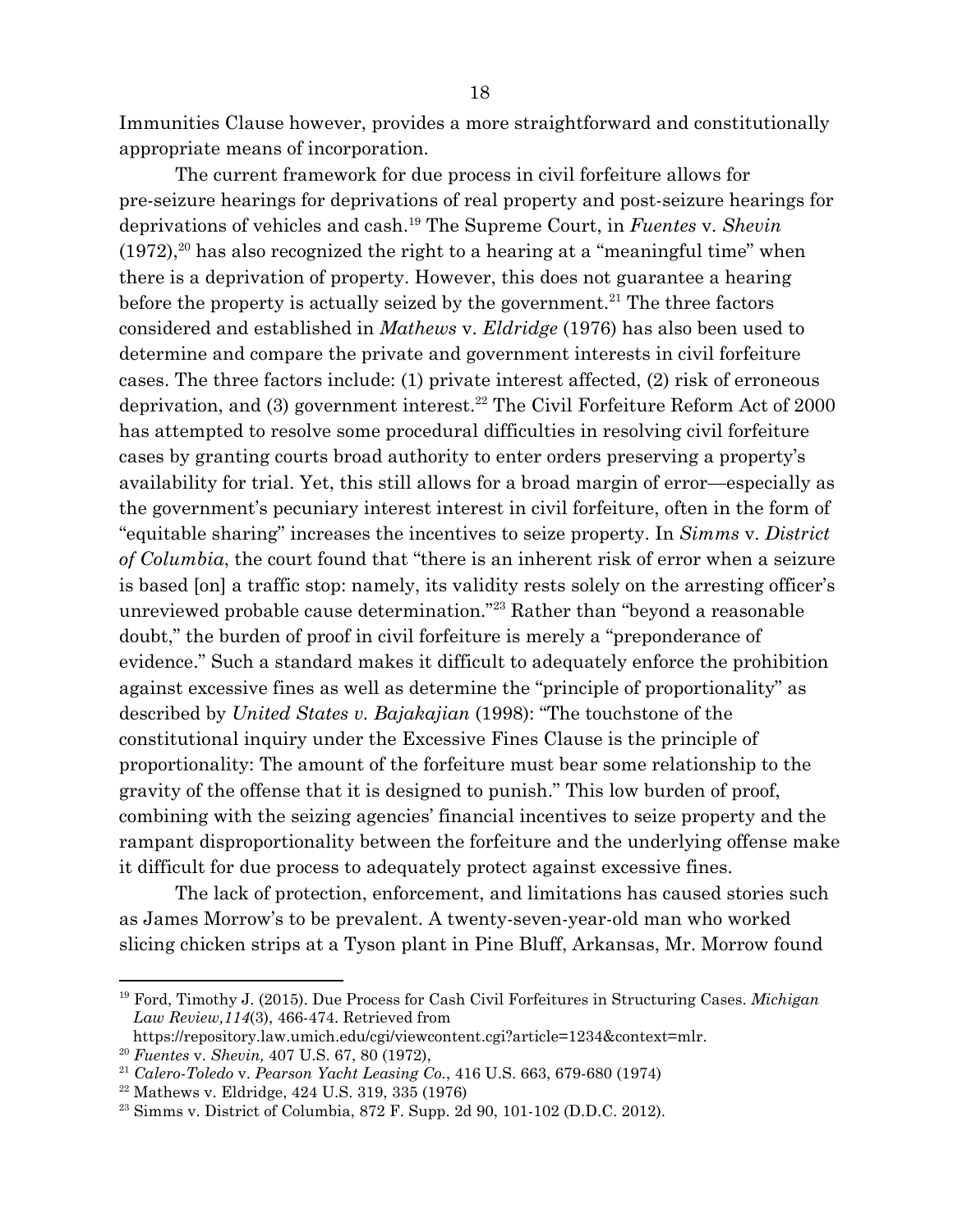himself pulled over one day for "driving too close to the white line." Three-thousand-and-nine-hundred dollars were taken from him. Despite his protests that he was on his way to receive dental care at a Houston mall, the arresting officers maintained that his stories of travel were inconsistent and stated that they detected the "odor of burned marijuana" though none were discovered in the car. He spent a night in jail before he finally consented to sign away his property and was released with no car, no phone, and no money. See more at Sarah Stillman, *Taken*, New Yorker (Aug. 12, 2013). No doubt, forfeiture practices are financially lucrative. And much like fines, they are financially devastating, as they can work to deprive individuals of the monetary assets that they need for basic necessities.

The Founding Fathers recognized the need to protect against the governments' overstepping of bounds in the form of levying excessive taxes and exacting excessive monetary punishments. The forerunner of the Excessive Fines Clause dates back to the Virginian legislature's excessive fines clause, which in turn found inspiration from the English Bill of Rights, which found its roots in the Magna Carta.<sup>24</sup> Today, the practice of civil forfeiture and "poverty penalties" operate as excessive fines that disproportionately affect the very poor. Furthermore, since incentives proliferate at the state level, state legislatures are motivated to stymie the creation of laws that result in excessive fines and forfeitures. As state courts may not be particularly incentivized to police them—as they often fund the courts themselves<sup> $25$ </sup>—cases such as Tyson Timbs', James Morrow's, and Harriet Cleveland's have been allowed to occur without intervention and protection. Therefore, the Excessive Fines Clause must be incorporated against the States, and the Privileges and Immunities Clause is the most appropriate avenue to do so.

<sup>&</sup>lt;sup>24</sup> Browning- Ferris Indus. of Vermont, Inc. v. Kelco Disposal, Inc., 492 U.S. 257, 266-68 (1989)

<sup>25</sup> Matt Ford, *The Problem with Funding Government Through Fines*, The Atlantic (Apr. 2, 2015), https://www. theatlantic.com/politics/archive/2015/04/the-problem-withfunding-government-through-fines/389387/.